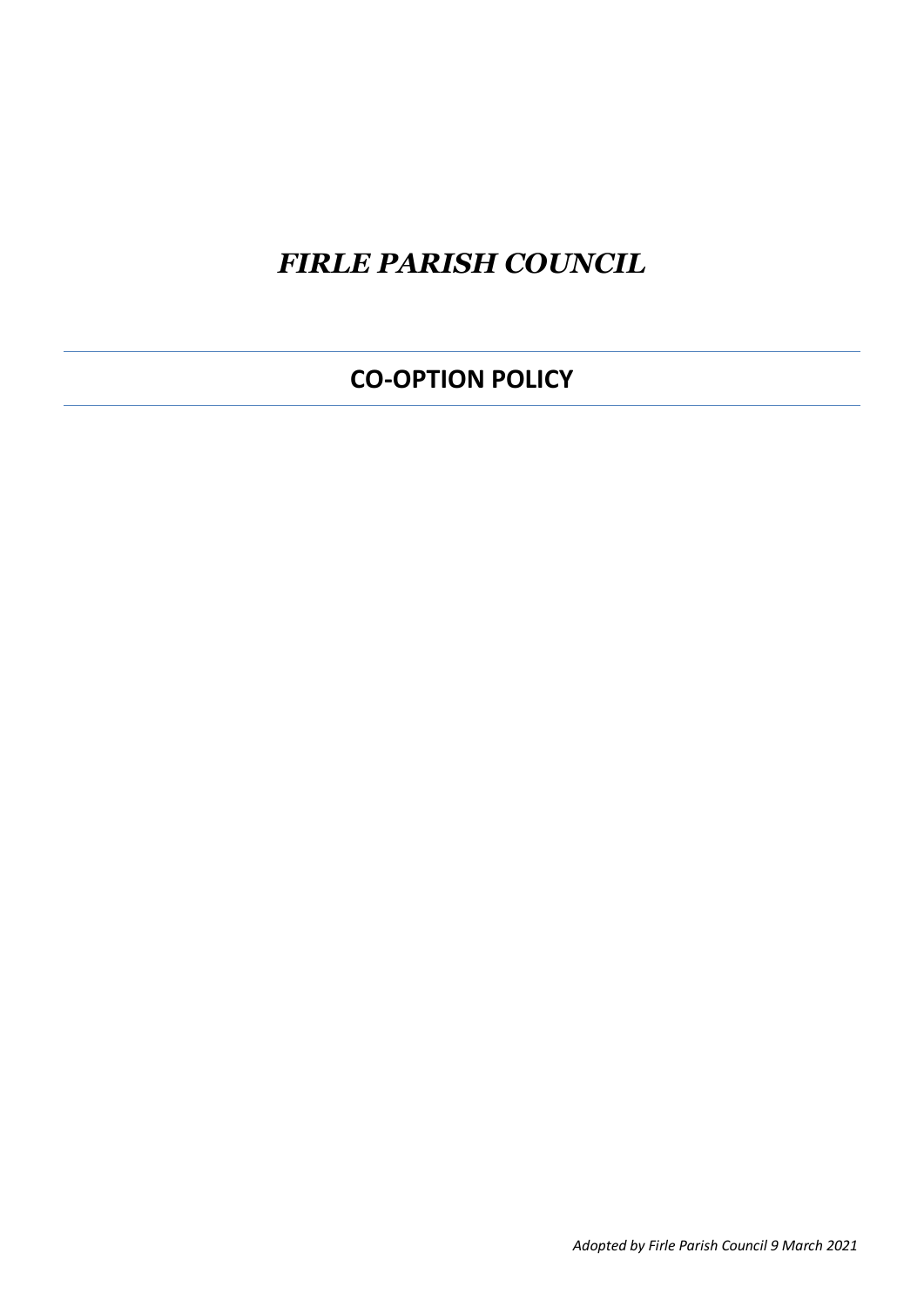## **1. Introduction**

- 1.1 There are two circumstances under which the council may, if it so wishes, proceed to fill a casual vacancy by co-option:
	- When a seat has been left vacant because no eligible candidate stood for election at the full elections for a new council (currently every four years).
	- During the life of the council, a seat falls vacant but the required 10 electors of the ward have not called for a poll (by-election) within the legally specified time period following publication of the notice of vacancy.
- 1.2 The council is not obliged to co-opt to fill any vacancy. Even if the council invites applications for cooption, it is not obliged to select anyone from the candidates who apply.
- 1.3 However, it is not desirable that electors be left partially or fully unrepresented for a significant length of time. Neither does it contribute to effective and efficient working of the council if there are insufficient Members to share the workload equitably; to provide a broad cross-section of skills and interests; or to achieve meeting quorums without difficulty, given that some absence is unavoidable at times.
- 1.4 To ensure a fair and transparent process is undertaken, this policy outlines the procedure to be followed by the council when co-option is considered.

### **2. Application process**

- 2.1 On receipt of written notice from the Democratic Services Manager at Lewes District Council that a casual vacancy may be filled by means of co-option:
	- The Clerk will advertise the vacancy or vacancies to be filled by co-option within 21 days of receipt of the written notification.
	- The co-option advertisement will include the closing date for acceptance of requests for consideration (between 14 and 30 days after the date of the advertisement) and the number of vacancies, and will be displayed on the council website, social media platforms and noticeboards.
- 2.2 Members may point out the vacancies and the process to any qualifying candidate(s). Candidates found to be offering inducements of any kind will be disqualified.
- 2.3 Applicants for a vacancy will be asked to:
	- Submit information about themselves by completing a short written statement, including a description of their interest in becoming a councillor and specifying any skills or qualifications which may benefit the council
	- Confirm their eligibility for the position of councillor within the statutory rules, a copy of which will be supplied to the applicant.
- 2.4 Copies of the applicant's written statement will be circulated to all Members by the Clerk at least three clear working days prior to the Council meeting where the co-option will be considered. The written statements and any supporting documents will be treated by the Clerk and Members as strictly confidential.